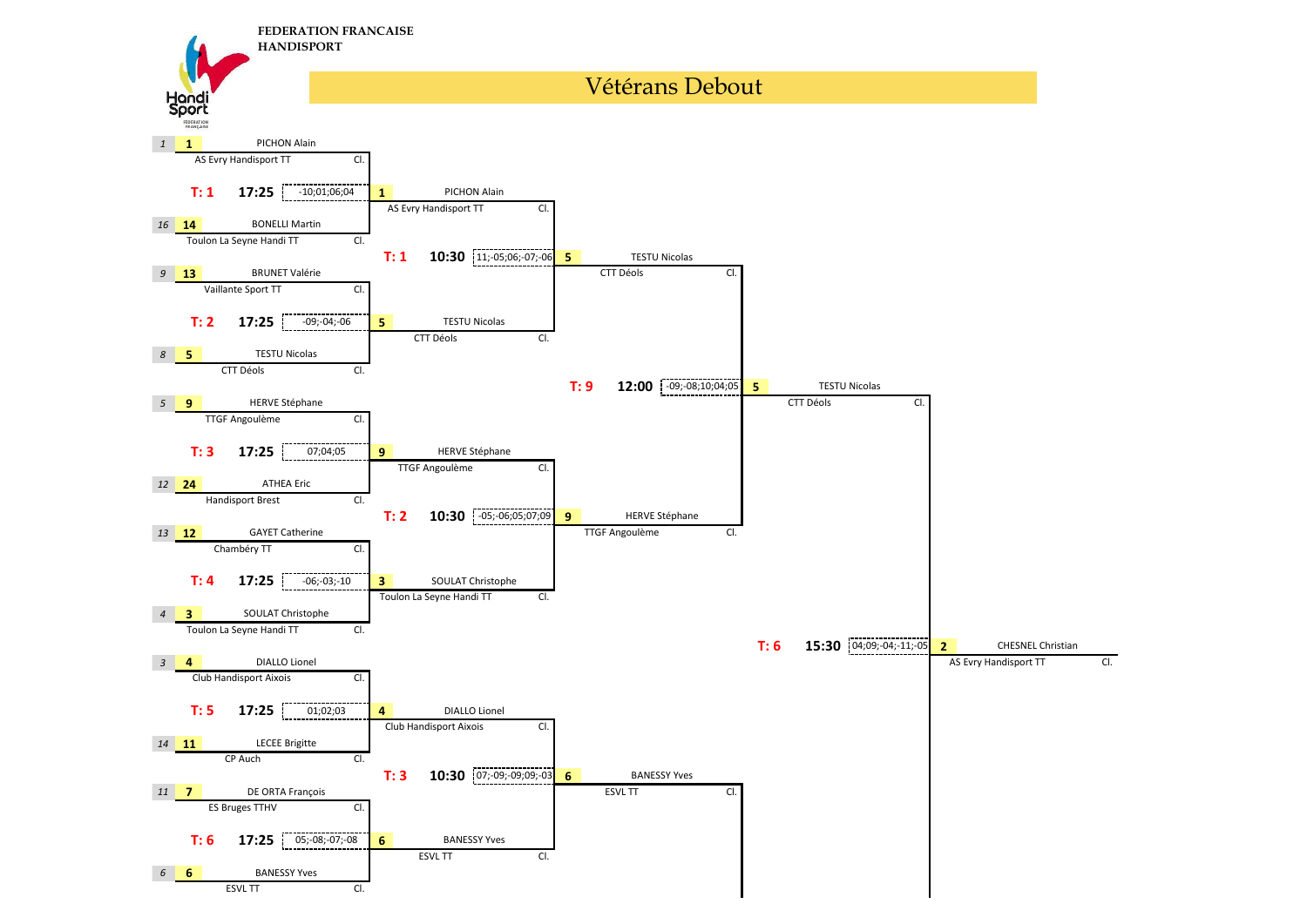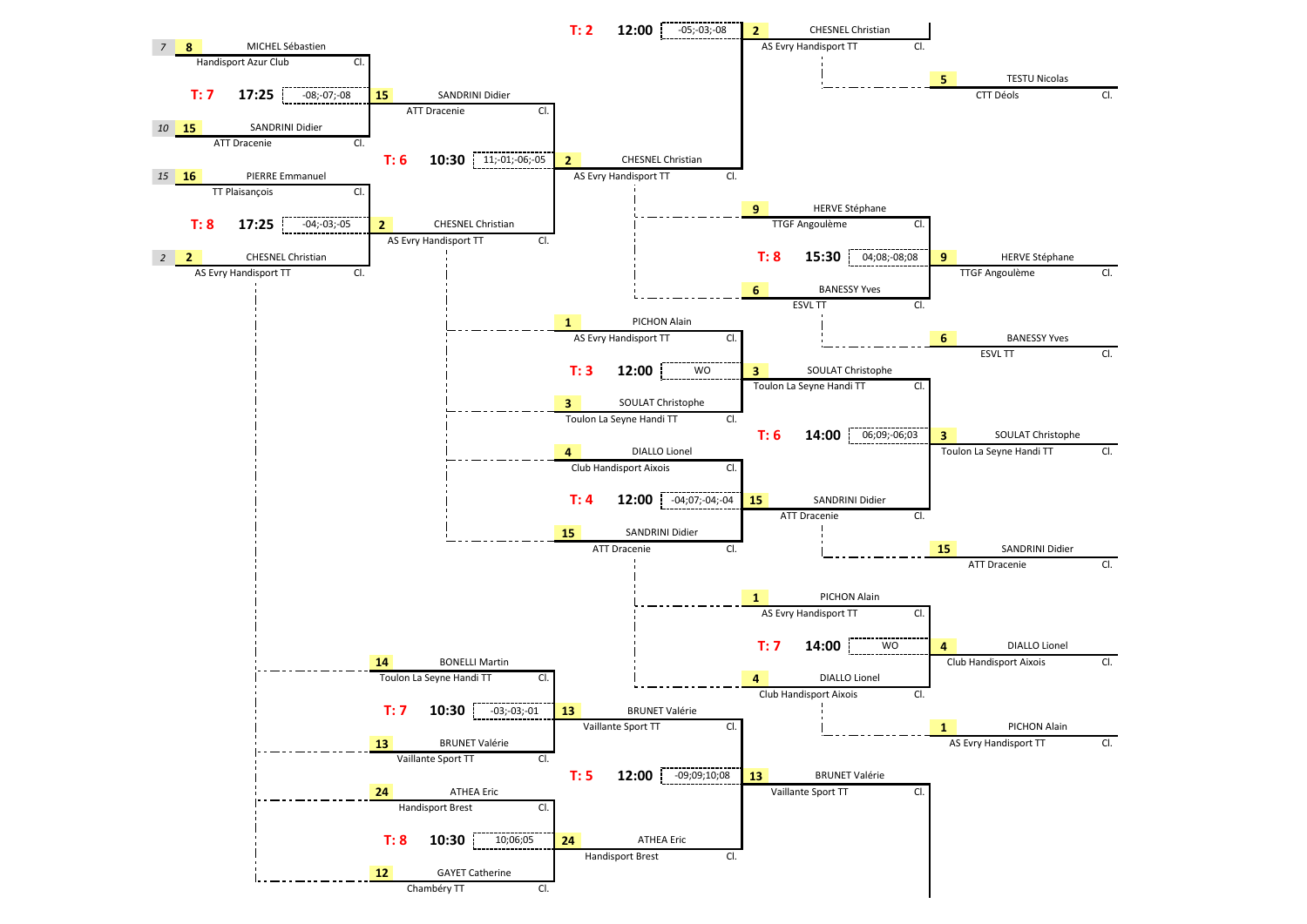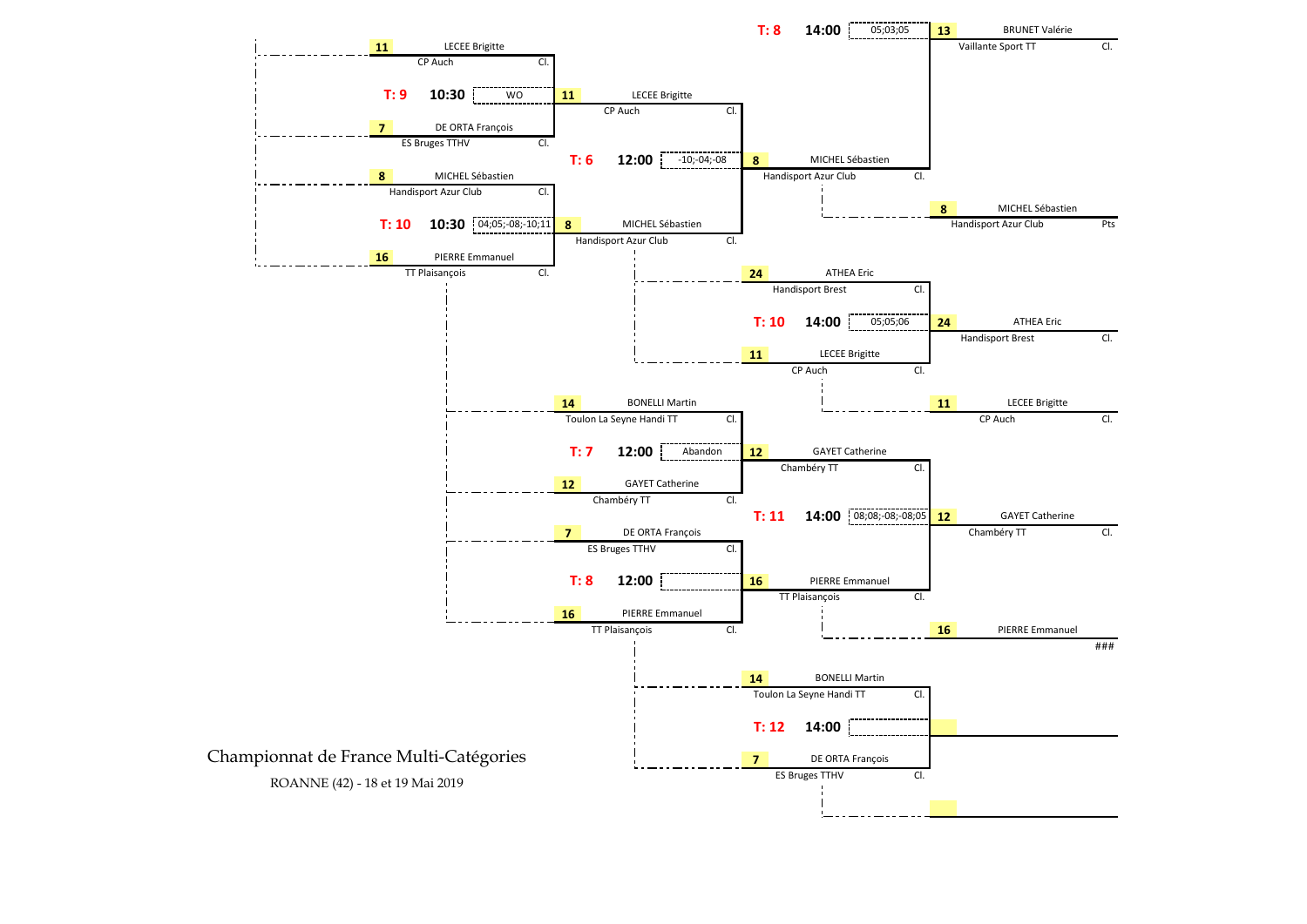

## Vétérans Debout